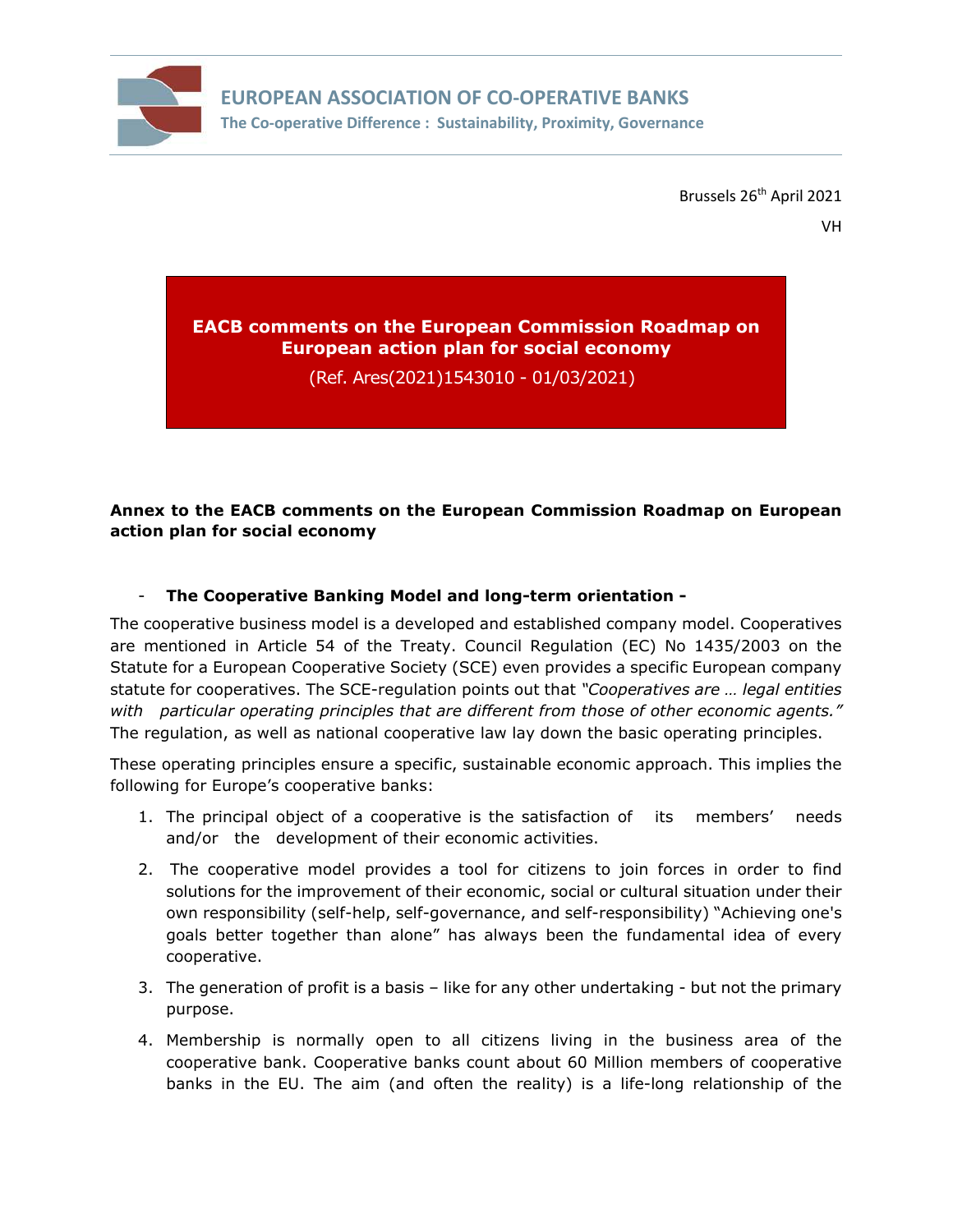

**EUROPEAN ASSOCIATION OF CO-OPERATIVE BANKS The Co-operative Difference : Sustainability, Proximity, Governance** 

member/customer with his bank. Typically, cooperative banks are deeply rooted in their local communities. A delocalisation of a cooperative is hardly possible.

- 5. Members vote in the general meeting on the major matters related to the cooperative, generally on the basis of the democratic principle (one member, one vote) and independent of the capital distribution. There are no "lead shareholders" that drive the policy, but the policy is determined by the community of member/customers.
- 6. Via member representatives in governance bodies, cooperative banks possess precious and valuable networks in society. This social capital differentiates cooperative banks from banks with other ownership structures. With sufficient member participation in democratic processes, cooperative banks create loyalty in society and legitimacy of aiming at social purposes.
- 7. In most cases, membership requires the acquisition of a (limited) amount of cooperative capital. This amount is relatively moderate in most cases. By consequence, the shareholder structure of cooperatives is characterized by a very high number of micro-holdings of capital.
- 8. Most cooperative banks practice "open membership" so that any citizen can join.
- 9. Remuneration of capital is limited: members receive dividends for their shares, which in some jurisdictions are even subject to a cap. Generally, dividend payments are moderate and stable over long periods. However, usually the biggest part of the profit is transferred to the reserves of the cooperative bank (retained earnings) to enhance the capital base.
- 10. Members acquire shares at face value and (when leaving the cooperative) never get more than the face value back (even less in the case of serious losses). Thus, share prices remain unchanged over decades, what excludes any speculation with cooperative shares. At the same time, since losses affect retained earnings in the first place, members of cooperatives do not have to fear for their (usually moderate) investments, when the economic environment becomes more difficult. Thus, during the financial crisis, there was no sell-off of the shares of cooperative banks as this was the case for other banks.

The aforementioned factors, everyone for itself, but especially in their interaction, provide for a governance structure that favours a long-term orientation and a (long-term) customer-focus (customer relationship) of cooperative banks.

Open membership, broad membership and democratic vote also ensure to involve a broad base of stakeholders (as shareholders) in the decision process of the cooperative bank.

Cooperative banks cannot simply change their business policy or product range or drop certain customer categories without due consideration of the long-term impact of such choices on their (wide) membership base.

They are not driven by investors to maximize profit, but have to ensure a stable, long-term profitability and high-quality services for a large number of owners at reasonable prices in